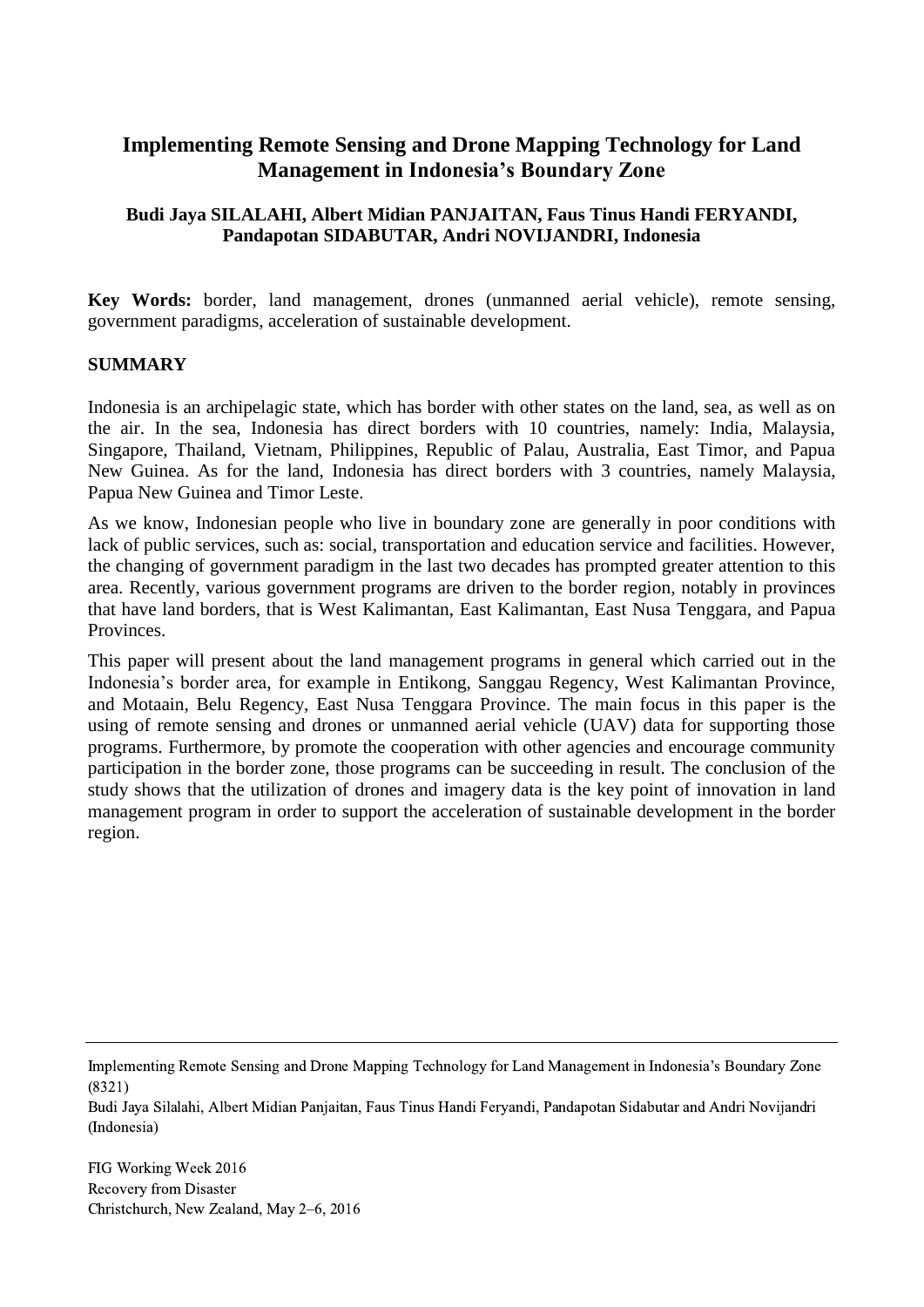# **Implementing Remote Sensing and Drone Mapping Technology for Land Management in Indonesia's Boundary Zone**

### **Budi Jaya SILALAHI, Albert Midian PANJAITAN, Faus Tinus Handi FERYANDI, Pandapotan SIDABUTAR, Andri NOVIJANDRI, Indonesia**

### **1. BACKGROUND**

The usage of satellite imagery for many purposes is not new in Indonesia. This has been started since 1980's, primary in order to fulfill the government's need in making maps. Nowadays satellite imagery has been used to the broader applications such as transportation, weather monitoring, natural resources research, etc. Particularly in Land Management, satellite imagery is used as a base layer for creating land base map for land registration, and creating thematic map of land use, land potency, and many other related themes.

In recent years, another map-making technique, well known as drone or Unmanned Aerial Vehicles (UAV), has emerged in Indonesia. By using a certain camera that can mount to the UAV, the picture of the earth surface from a limited height can be produced. Just like aerial photograph concept, the obtained picture then be processed by using software in order to gain the required cartographic standard for making map.

In Indonesia this technique has been used for various aims such as village's area and potency mapping, city area mapping, tax potency mapping, infrastructure mapping, watershed mapping, forest and mangrove mapping, etc. A phrase "Drone for Villagers" has been discoursed and promoted by the government, to encourage several villagers in Indonesia, particularly to create paddy field mapping in their own village.

Even though UAV mapping technology has been widely used in Indonesia and still evolves for the next couple years, until now its implementation in land management area is not yet so far established. This situation is not supposed to occur, as the usage of this technique probably will give benefit for land management institutions. So, it becomes important for land management institutions to explore the advantages offered by this technology to help them execute their programs. In this paper, we explore the advantages of using UAV for mapping technique in order to support land management programs.

The advantages will be explained by first, analyzing the gap between the needs and availability of land base maps in Indonesia. Second, looking at the advantages of using drone for mapping technique to close the gap by exercising a simple advantages and disadvantages analysis from two border areas (Entikong, West Kalimantan, dan East Tasifeto, East Nusa Tenggara) that are planned for agrarian reform program as samples, and finally add the conclusion.

Budi Jaya Silalahi, Albert Midian Panjaitan, Faus Tinus Handi Feryandi, Pandapotan Sidabutar and Andri Novijandri (Indonesia)

Implementing Remote Sensing and Drone Mapping Technology for Land Management in Indonesia's Boundary Zone (8321)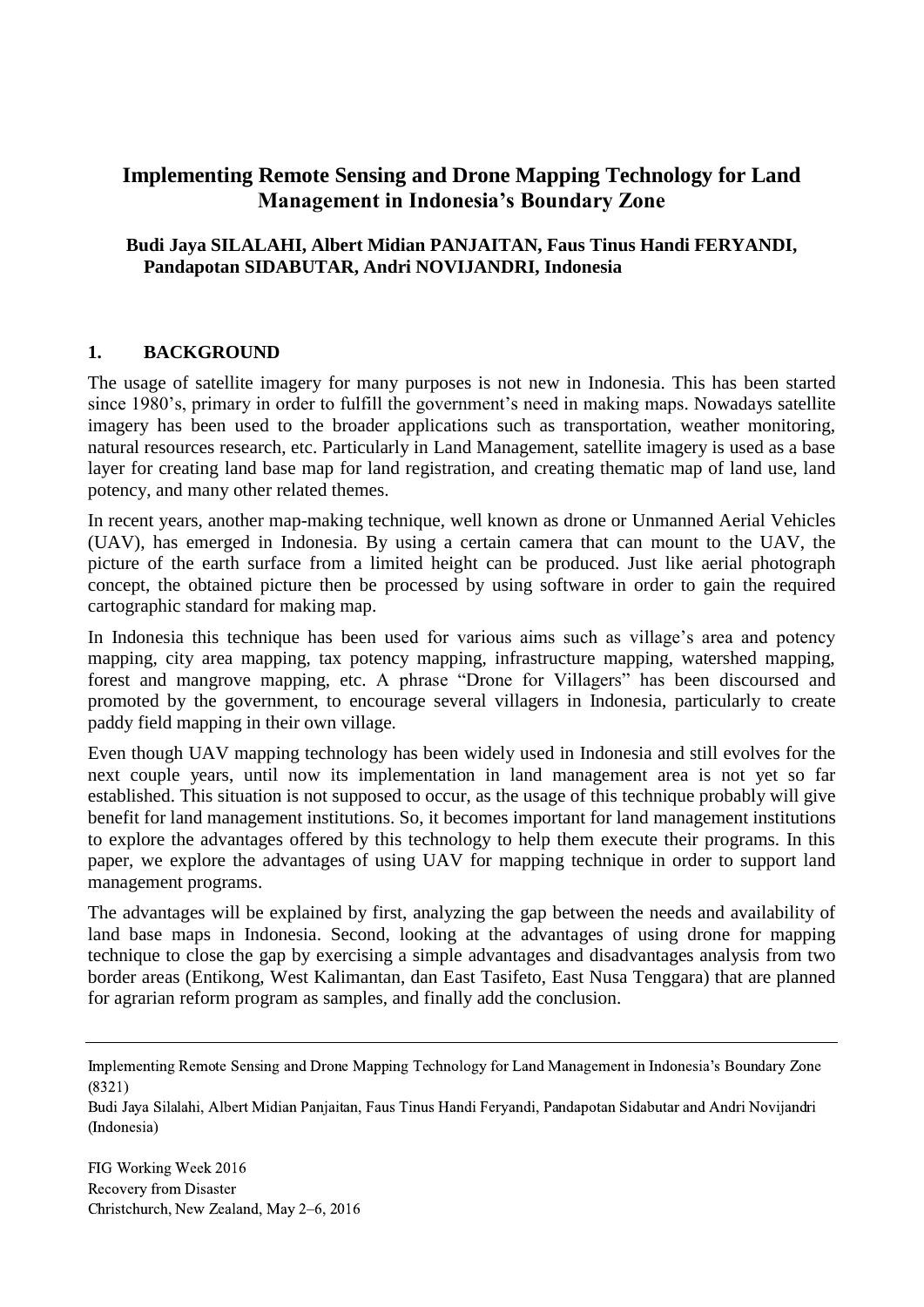### **2. AGRARIAN PROGRAMS IN BOUNDARY AREAS**

During last decade, the development in boundary areas gets a serious attention by the government. The shifting paradigm that put boundary region as nation display-window has push-forwarded every development sector related to the areas. This new mindset has been strengthened by the vision and mission of the government by promoting development from the outermost region. Indeed, this aims should be embodied by tremendous efforts of every involved stakeholders, including Ministry of Agrarian Affairs and Spatial Planning/National Land Agency (ATR/BPN). This effort can be shown by boosting agrarian programs on these areas.

Under Indonesian Mid Term Development Planning 2015-2019, ATR/BPN has been mandated to carry out Agrarian Reform in all Indonesia land territory. Agrarian Reform on Indonesian context basically is the combination of simultaneously asset reform and access reform program. Asset reform is considered as the government effort to redistribute land parcels to the landless farmers or small farmers who need land, and also by providing legal certainty to the land owner by registering their rights. Access reform can be defined as the government effort to support people to produce something from their land, by organizing and training the people, linking them to the capital provider and market, and also building infrastructure needed. Generally, Agrarian Reform intends to decrease the imbalance of land ownership all at once increasing the people's prosperity.

On the implementation of Agrarian Reform, there is a special condition that has to be considered. Generally, Indonesian land divides into forest area and non-forest area. Forest area covers almost 2/3 of Indonesian land area, while the rest assigned as non-forest area. Like in the non-forest area, in forest area there exist also people that become the subject of the agrarian programs. In the forest area, land registration can be executed only after the object, the land owned by people, if its status has been taken out from forest area. In order to do that, first there must be held an additional program called 'inventarisasi P4T' that are collecting and identifying data about subjects and objects in the forest area, as the basis for further process of expelling these area from forest area to non-forest area. On the other hand, the process of land registration on the non-forest area can be held directly without conducting 'inventarisasi P4T'. In short, agrarian reform program is implemented differently in forest area and in non-forest area.

Beside the process, another difference on conducting agrarian reform on these two locus can be seen by its object of interest. In the forest area, the objective of this program only can be applied on certain kind of land use, such as settlement, farming and plantation field. Dissimilar to this, in nonforest area the objective of this program covers all type of land use that existed. This makes the area that should be covered by the program would be varies from relatively narrow to larger area.

Regardless these differences, in both and in every step taken in the process, the availability of land base map is mandatory. Land base map, which is usually in the image format, can be used as the basis for mapping on the 'inventarisasi P4T' as well as on the land registration. Without the availability of satellite imagery, the representative land base map that needed for implementing this program cannot be expected.

Budi Jaya Silalahi, Albert Midian Panjaitan, Faus Tinus Handi Feryandi, Pandapotan Sidabutar and Andri Novijandri (Indonesia)

Implementing Remote Sensing and Drone Mapping Technology for Land Management in Indonesia's Boundary Zone (8321)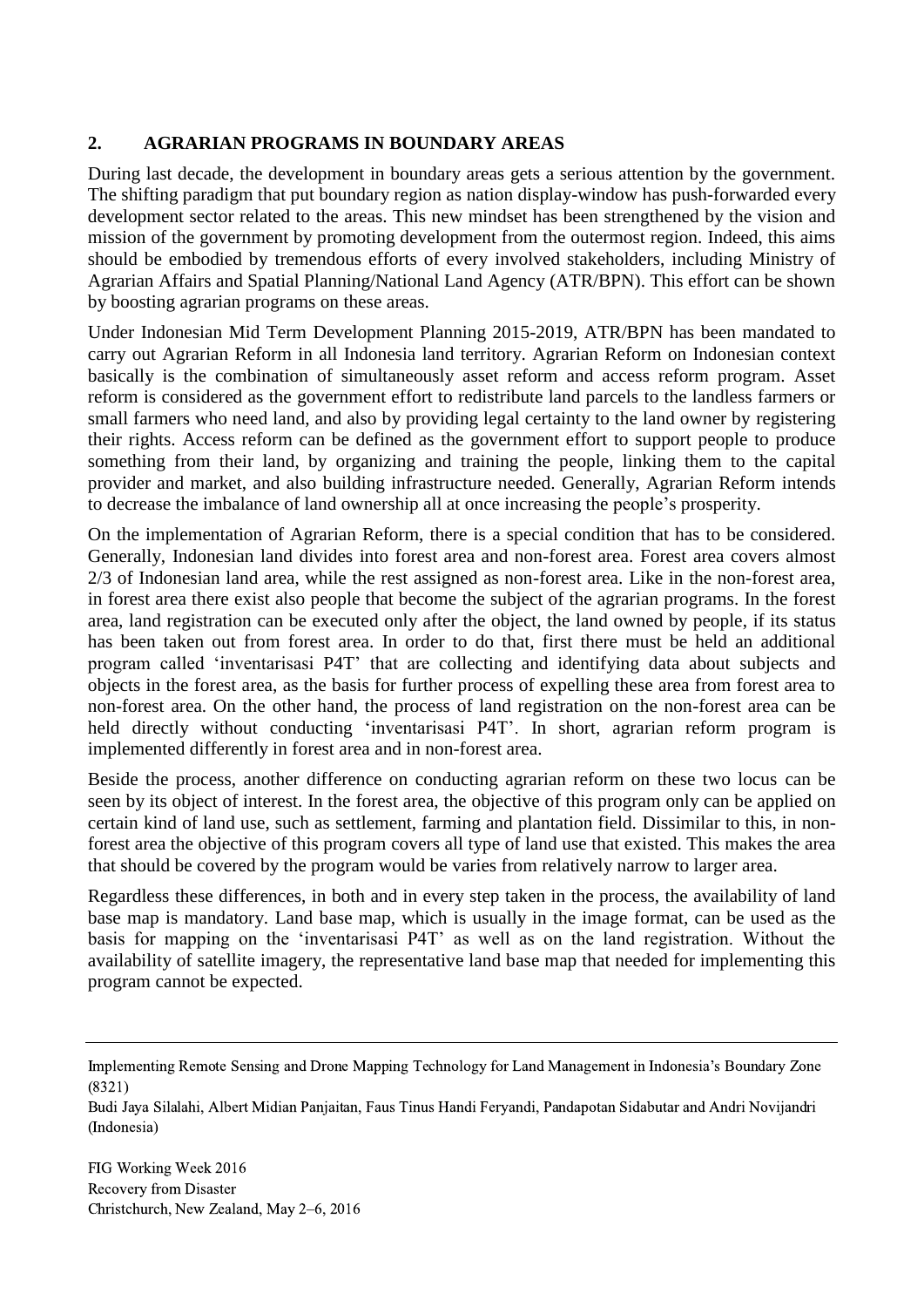### **3. AVAILABILITY LAND BASE MAP AND LAND MANAGEMENT IN INDONESIA**

In the ATR/BPN's strategic planning  $2015 - 2019$ , the focuses on land resources management are improving the efficiency of spatial and land resources planning, developing and strengthening the related regulations and law, and enhancing the availability of land base map up to 60 % of land area outside forest area. This planning emerges as a mandate of Nine Priorities Development Agenda (Nawacita), which was initiated by the President.

The fourth agenda of Nawa Cita declared obviously that the state should exist to reform system and law enforcement corruption-free, dignified and reliable. In addition to land management program, the agenda will ensure legal certainty of land ownership by realizing:

- Coverage of land base map up to 60% from land area outside forestry area;
- Coverage of land cadaster map up to 70% from national land area and;
- Coverage of land base map for supporting Spatial Detailed Planning among 1.931 locations

According to data, in 2015, Directorate of General Agrarian Infrastructure, responsible to establish and provide land base map in ATR/BPN, has produced land base maps of 38.598.799 hectares in various scales. The number is approximately 20,2% compared to the total of land area of Indonesia which is about 191 million hectares. Using 2015 data, which was the starting point to build land base map in large scale, total produced land base map is about 15.335.000 hectares or 22,88 percent from the total area of land outside forest area.

### 3.1. Data Imagery and Land Base Map Collection

In order to meet the demand about land-related data, ATR/BPN is responsible for formulating, determining and implementing institutional policy of agrarian infrastructure. Clearly then that one main purpose of the ATR/BPN is providing land spatial data. Various technique and technology have been implemented in regards with this task; aerial photography and satellite imagery mapping are widely used by ATR/BPN to produce land base maps.

During last two decades, remote sensing plays a strategic role for developing land base map in Indonesia. As well known, in the past, its mapping was largely based on low to moderate spatial resolution data such as Landsat TM and ETM, SPOT and IKONOS. However, due to their low spatial resolution and accuracy, these remote sensing data barely fulfill the precision and accuracy standard of land registration map for land legalization programs. Fortunately, recently the availability of high-resolution satellite imagery is increasing such as the ones from Digital Globe Aerial Imagery and Multispectral data, which makes possible to produce large scales of land base map.

#### 3.2. Data Collection Before President Decree No. 6 of 2012

Budi Jaya Silalahi, Albert Midian Panjaitan, Faus Tinus Handi Feryandi, Pandapotan Sidabutar and Andri Novijandri (Indonesia)

Implementing Remote Sensing and Drone Mapping Technology for Land Management in Indonesia's Boundary Zone (8321)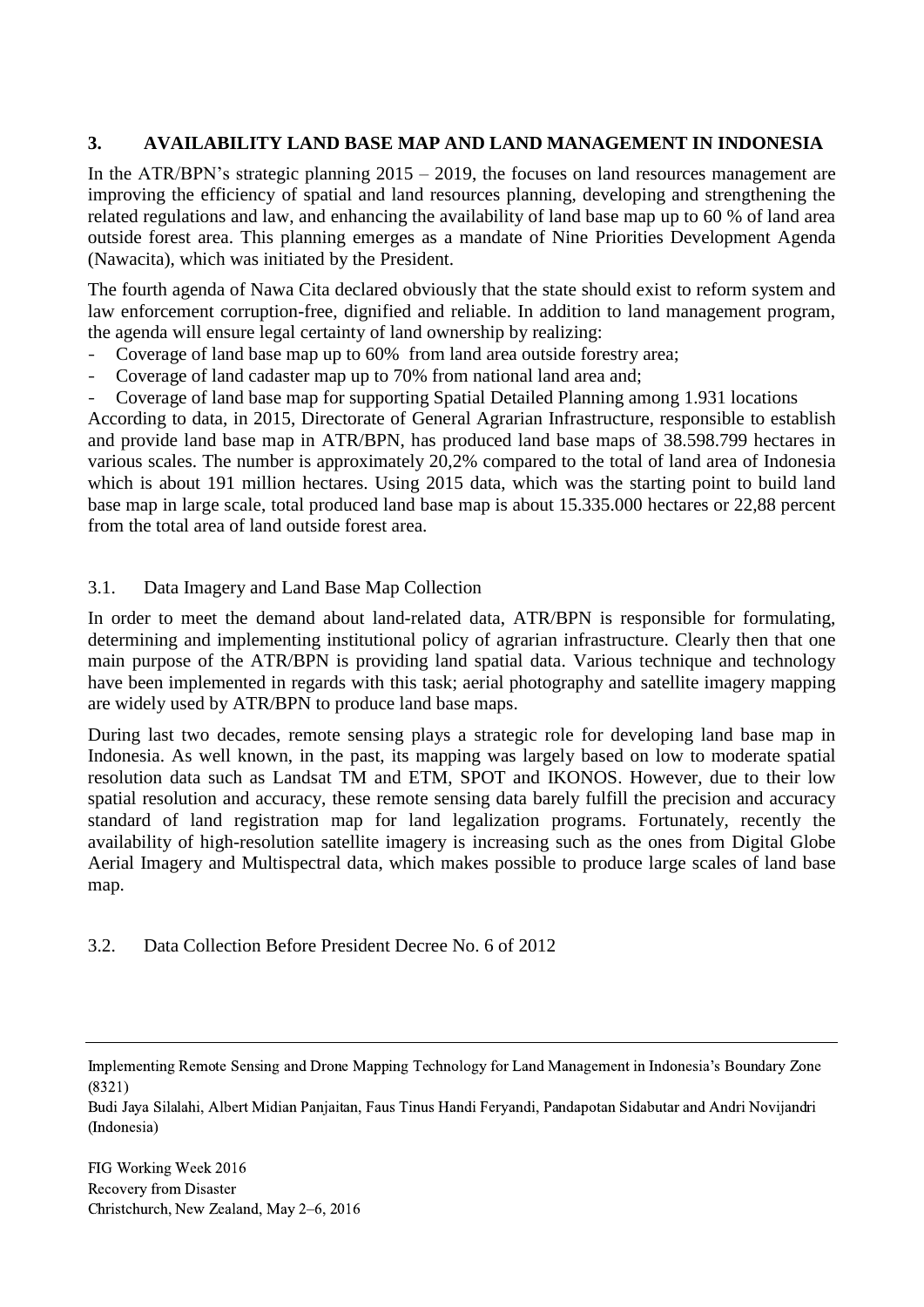

Source: Authors.

Before 2012, each government institution in Indonesia can procure high-resolution imagery data. From 2006 to 2012, Directorate of Basic Mapping had been collected imagery data separated from low, medium and high resolution such as Spot, Ikonos, Quick Bird and Global Base Map. The total area of these imagery data can be shown in Figure 1 and Table 1.

| N <sub>o</sub> | <b>Imagery Collection</b>                                         |                   | Year of Collection and Area of Collection (in Thousand Hectare) |          |          |          | Total    |          |          |             |
|----------------|-------------------------------------------------------------------|-------------------|-----------------------------------------------------------------|----------|----------|----------|----------|----------|----------|-------------|
|                |                                                                   | <b>Until 2006</b> | 2007                                                            | 2008     | 2009     | 2010     | 2011     | 2012     | 2013     |             |
|                | <b>High Resolution</b>                                            |                   |                                                                 |          |          |          |          |          |          |             |
|                | a. Aerial<br>Photogrammetry                                       | 2,8312            | 150                                                             | $\Omega$ | $\Omega$ | $\Omega$ | $\Omega$ | 0        | $\Omega$ | 2.981.2     |
|                | b. Satellite Imagery<br>(Quick Bird)                              | 1.490,825         | 10.000                                                          | 120      | $\Omega$ | 900      | $\Omega$ | $\Omega$ | $\Omega$ | 12.510,825  |
|                | c. Satellite<br>Imagery/Global<br>Base Map (World<br>View $1 & 2$ | $\Omega$          | $\Omega$                                                        | $\Omega$ | $\Omega$ | $\Omega$ | 53,000   | $\Omega$ | $\Omega$ | 53.000      |
| 2              | <b>Medium Resolution</b>                                          |                   |                                                                 |          |          |          |          |          |          |             |
|                | d. SPOT $5$                                                       | 45,000,000        | $\Omega$                                                        | 200      | 2.000    | 2.375    | $\Omega$ | $\Omega$ | $\Omega$ | 49.575      |
|                |                                                                   |                   |                                                                 |          |          |          |          |          |          | 118.067,025 |

Table 1. Collection of Satellite Imagery Collection from 2006 to 2012

Source: Authors

The table above shows that the procurement of satellite imagery took place from 2006 to 2011, and then stopped in 2012. This happened due to the President Decree Number 6 of 2012, which restricted and confined the procurement of satellite imagery only to two institutions, which are National Institute of Aeronautics and Space (LAPAN) and Geospatial Information Agency (BIG).

3.3. Data Collection After President Decree Number 6 of 2012

Implementing Remote Sensing and Drone Mapping Technology for Land Management in Indonesia's Boundary Zone (8321)

Budi Jaya Silalahi, Albert Midian Panjaitan, Faus Tinus Handi Feryandi, Pandapotan Sidabutar and Andri Novijandri (Indonesia)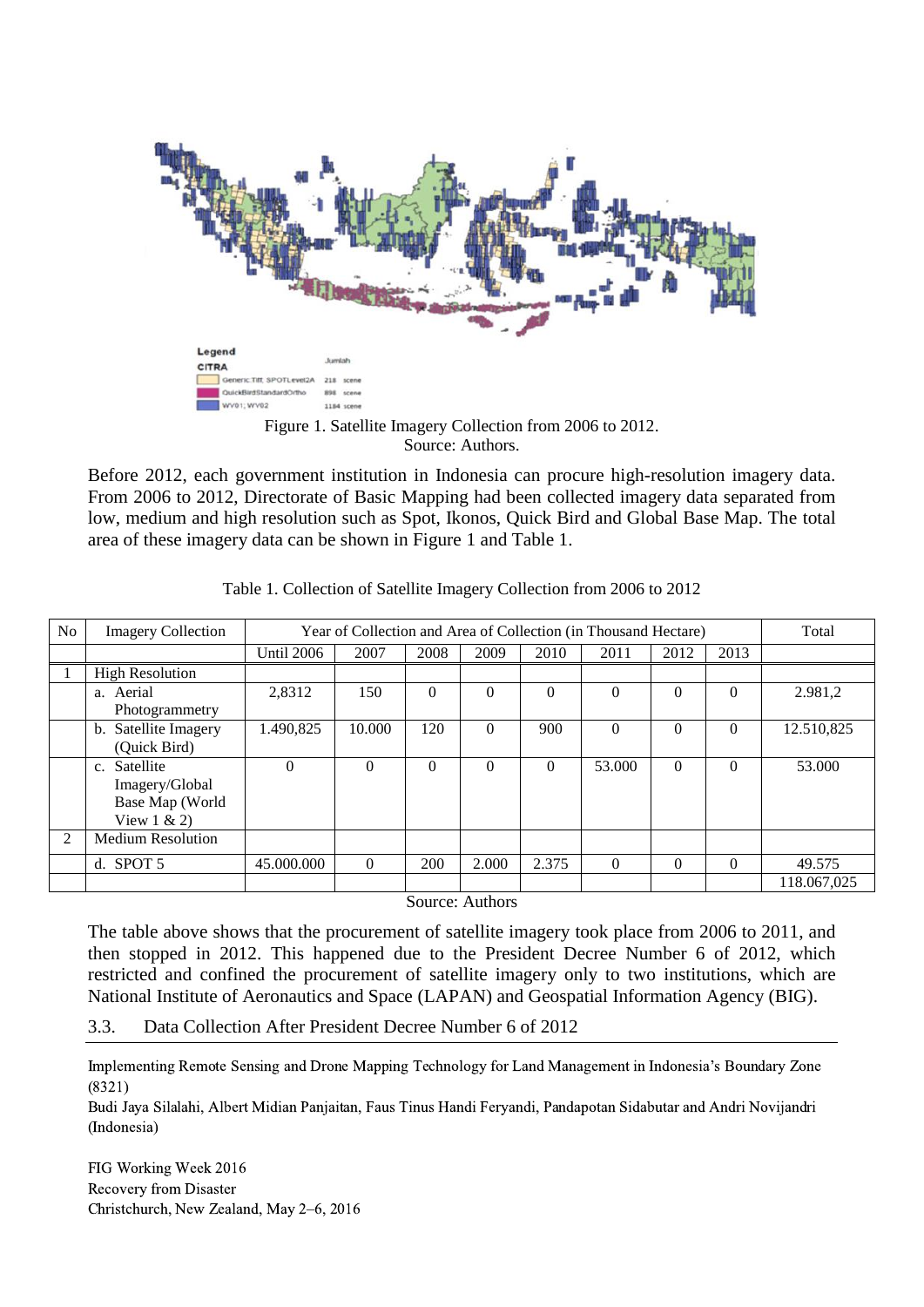The regulation for other government institutions to acquire data from LAPAN or BIG has been issued by Minister of Treasury Republic of Indonesia Regulation Number 187/PMK.05/2014 about The Cost in Public Service Bureau of Center for Aerospace Technology Utilization in LAPAN. Based on this regulation, each government institutions including ATR/BPN could achieve data with no fee. However, it is often that the data which required were not available or suitable to the purpose of ATR/BPN. In consequence, some strategic programs on ATR/BPN cannot be supported by a sufficient spatial data of high resolution satellite imagery data. This condition takes effect to ATR/BPN in order to conducts their programs.

### **4. COMPARISON BETWEEN SATELLITE IMAGERY VS UNMANNED AERIAL VEHICLES**

One of the main purpose of Directorate of Basic Mapping is to produce land base maps in high scale that cover 60% of non-forest area, or approximately around 67 million hectares. To fulfill the basic need of land base map, the availability of high satellite imagery data should be the first requirements. Although many types of satellite imagery are eagerly available, such as low resolution for free access in internet (Landsat, MODIS) and high resolution for purchase (World View, Pleiades, and Quick Birds), they are all occasionally cannot offer sufficiently high resolution, cover the specific area, or capture the time series, that are needed in order to fulfill the demand from larger area of interest.

On the other hand, there is alternative technique for mapping in order to meet larger area of interest. The using of unmanned aerial vehicles (UAV) or drones for mapping, recently is becoming a more pledge alternative. Mapping using UAV provides the opportunity to improve the speed and accuracy, as well as inexpensive cost of cadastral surveying and mapping.

### 4.1. Developing Land Base Map in Large Scale using Satellite Imagery

There are two types of satellite imagery data based on the sources for data collection; these are archive and multi-tasking data. In order to endorse the Fourth Agenda from Nawacita, in following 5 years, ATR/BPN should provide land base map both in large scale and also in massive area of coverage. As the one responsible for developing land and spatial planning policy within ATR/BPN, Directorate General of Infrastructure Agrarian is planning to develop not only land base map in large scale, but also thematic map in medium scale. Time plan to produce land base maps from 2015 to 2019 is shown on the table below.

| Program                                          | Action                   | Year         |              |              |              |              |
|--------------------------------------------------|--------------------------|--------------|--------------|--------------|--------------|--------------|
|                                                  |                          | 2015         | 2016         | 2017         | 2018         | 2019         |
| To make                                          | Developing land base     | 15,3 million | 8,5 million  | 10.8         | 13.8         | 18,4 million |
| land                                             | map and spatial detailed | Hectares:    | Hectares:    | million      | million      | Hectares:    |
| ownership                                        | planning map in large    | 75 locations | 75 locations | Hectares:    | Hectares:    | 75 locations |
| certainty                                        | scale.                   |              |              | 75 locations | 75 locations |              |
| Source: ATR/BPN's strategic planning 2015 - 2019 |                          |              |              |              |              |              |

Table 2. Planning For Emerging Land Base Map in Large Scale

Implementing Remote Sensing and Drone Mapping Technology for Land Management in Indonesia's Boundary Zone (8321)

Budi Jaya Silalahi, Albert Midian Panjaitan, Faus Tinus Handi Feryandi, Pandapotan Sidabutar and Andri Novijandri (Indonesia)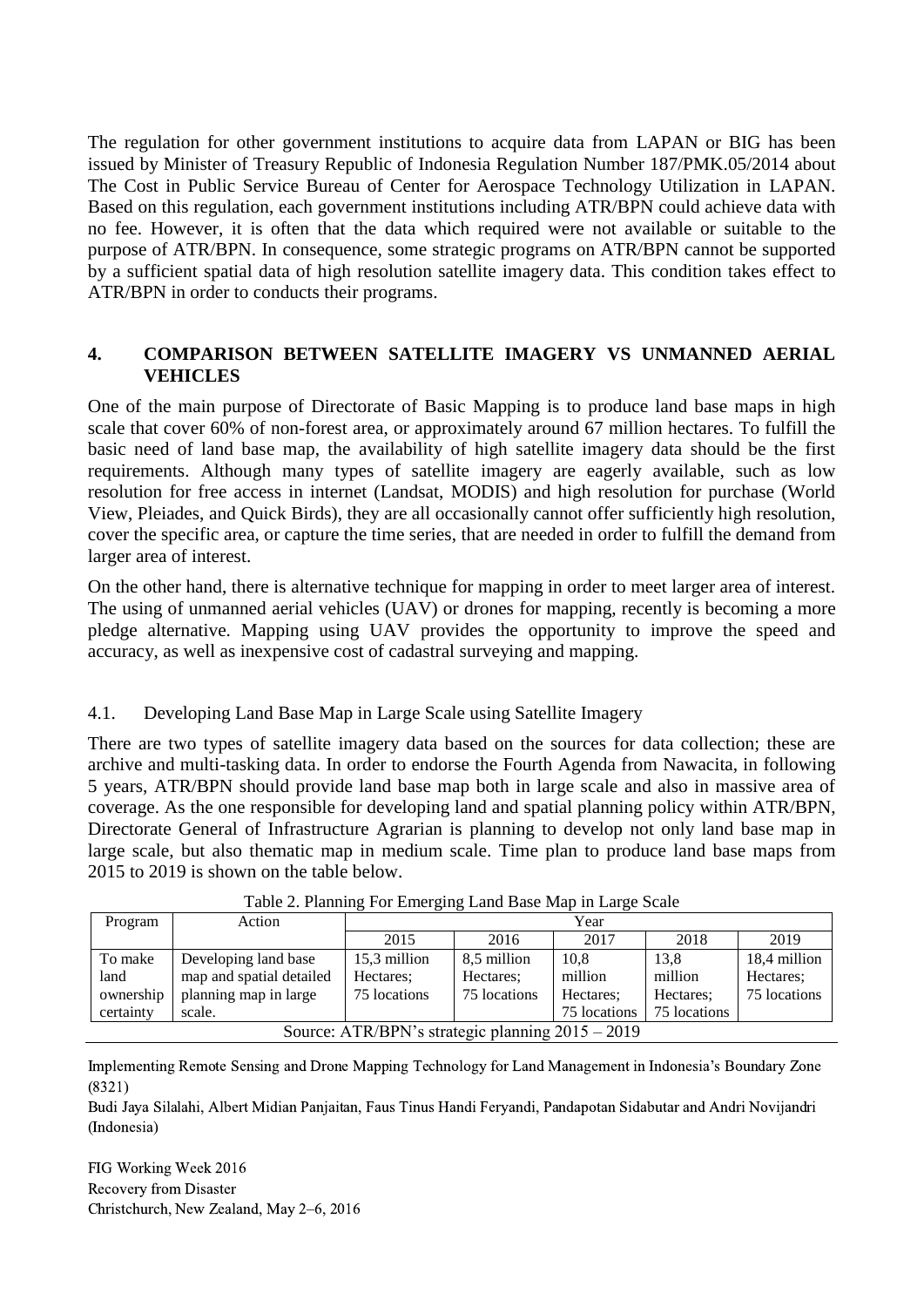One aspect to be considered is that all processes about developing land base map in large scale using satellite imagery is dependent by the characteristic of the data itself. The satellite characteristics is including the variety of satellite imagery data, procedure, image resolution, minimum coverage, and budget estimation, as shown on the table below.

|                              |             | ິ          |                  | . .                      |
|------------------------------|-------------|------------|------------------|--------------------------|
| Types of Image               | Procedure   | Image      | Minimum          | <b>Budget Estimation</b> |
|                              | Toward      | Resolution | Coverage $(KM2)$ |                          |
| High Resolution (World View  | Procurement | $0.5 - 06$ | Least coverage:  | Archive:                 |
| $1,2 \& 3$ , Quick Bird, etc |             | meters     | 25 for archive;  | $\pm$ 13 USD/Hectare;    |
|                              |             |            | 100 for multi-   | Multi-Tasking:           |
|                              |             |            | tasking          | $\pm$ 22 USD /Hectare)   |

Table 3. Characteristics of Satellite Imagery that used for Large Scale Mapping.

Source: Ministry Treasury Regulation Republic of Indonesia Number 187/PMK.05/2014

### 4.2. Developing Land Base Map in Large Scale using UAV (Drones)

Another alternative for creating large-scale land base map is using unmanned aerial vehicles (UAV) or drones. UAV can be defined as "a powered aircraft system that is remotely piloted, either manually or semi-autonomously by remote control or autonomously through the use of on board computer navigation system or a ground control station that sends commands wirelessly to the aircraft" (Bailey, 2012). Recently, people use drone because it can create map more accurately, necessarily, automatically, and more competitively in budgeting. As the model of a drone varies, so does the type of camera or sensor to take image or information of earth surface. Standard imaging equipment on board consists of a digital camera and a multispectral sensor. As drone variously in weight, their flight time also differs depending on the fuel capacity (Papilaya, 2015). UAVs are potentially used for mapping areas that are not covered by satellite imagery. The table below shows UAV mapping characteristics.

Table 4. Characteristics of Mapping by Using UAV.

| <b>Types Drones</b> | Coverage<br>Needed<br>(KM <sup>2</sup> ) | Procedure<br>Toward             | Image<br>Resolution | Minimum<br>Coverage<br>$(KM^2)$ | <b>Budget Estimation</b> |
|---------------------|------------------------------------------|---------------------------------|---------------------|---------------------------------|--------------------------|
| Close Range         | Depends on<br>requirement                | Procurement or<br>Self-Managing | 10-40 Cm            | $0-10$                          | 1-10 USD / Hectare       |

Source: interviews with practitioners.

### **5. ANALYSIS**

#### 5.1. Observation Location

As mentioned before, there are two boundary districts that used as observation location which are Entikong and East Tasifeto. Both of these locations had similarly characteristics. First, they were

Budi Jaya Silalahi, Albert Midian Panjaitan, Faus Tinus Handi Feryandi, Pandapotan Sidabutar and Andri Novijandri (Indonesia)

Implementing Remote Sensing and Drone Mapping Technology for Land Management in Indonesia's Boundary Zone (8321)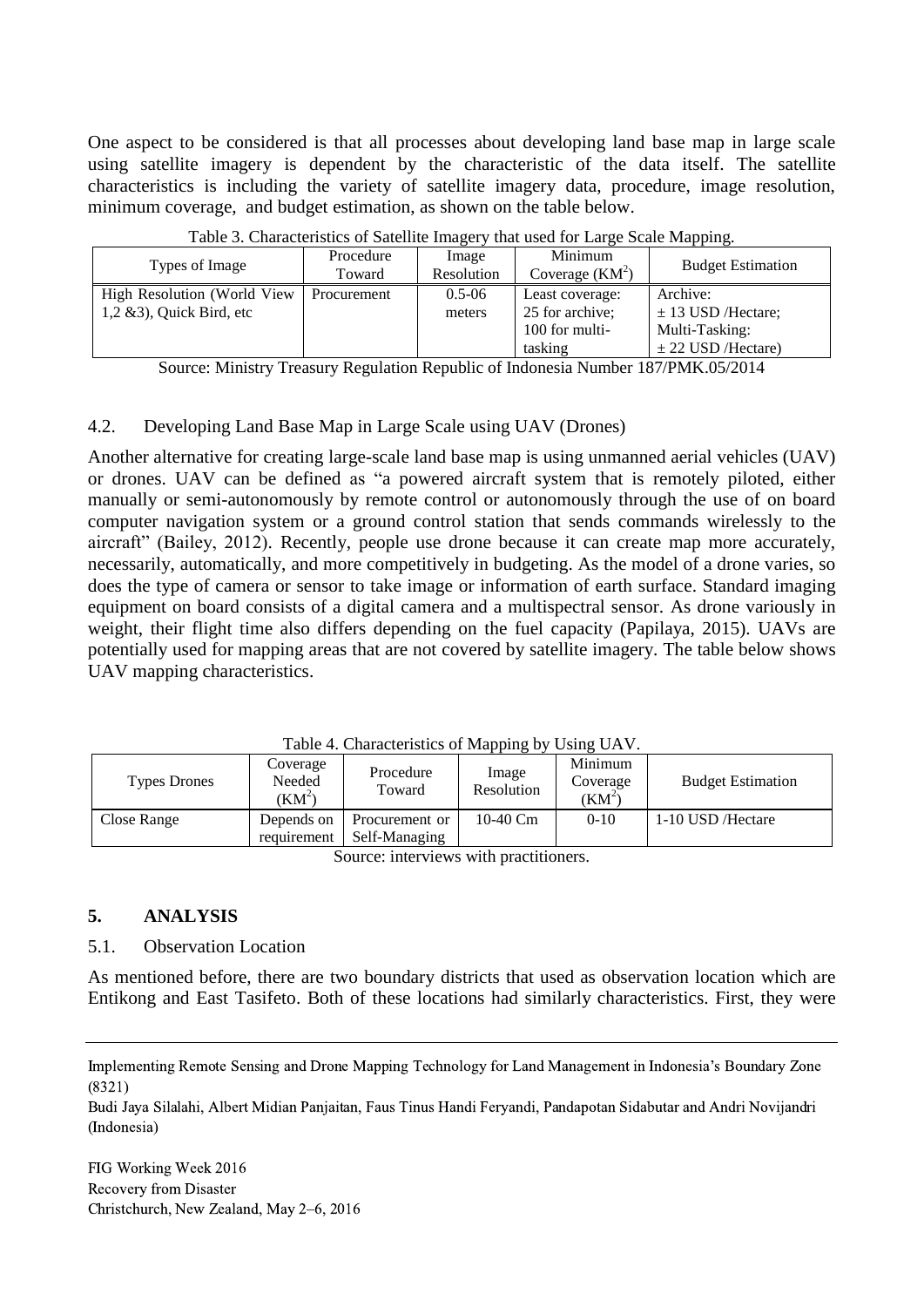located on boundary area. Second, both were divided on to forest area and non-forest area. Third, each of them were divided in to several villages.



Figure 2. Location of Entikong and East Tasifeto.

### 5.1.1. Entikong District

Entikong is located in Sanggau, a regency in West Kalimantan Province. This district can be reached from Pontianak, the capital city of West Kalimantan by road trip in about 5 hours. Entikong is adjacent with Serawak State, Malaysia. There is a border crossing post between Indonesia and Malaysia in this district. Entikong is devided into 5 administrative villages, namely Entikong, Nekan, Palapasang, Semanget, and Suruh Tembawang. The total area of Entikong is 64.884 hectares which consist 54.438 hectares of forest and 10.446 hectares of non-forest area. The land use majorly consist of forests, farmlands, settlements, and shrubs. The distribution of these categories can be seen in Figure 3 and the proportion in Table 4 below.



Implementing Remote Sensing and Drone Mapping Technology for Land Management in Indonesia's Boundary Zone (8321)

Budi Jaya Silalahi, Albert Midian Panjaitan, Faus Tinus Handi Feryandi, Pandapotan Sidabutar and Andri Novijandri (Indonesia)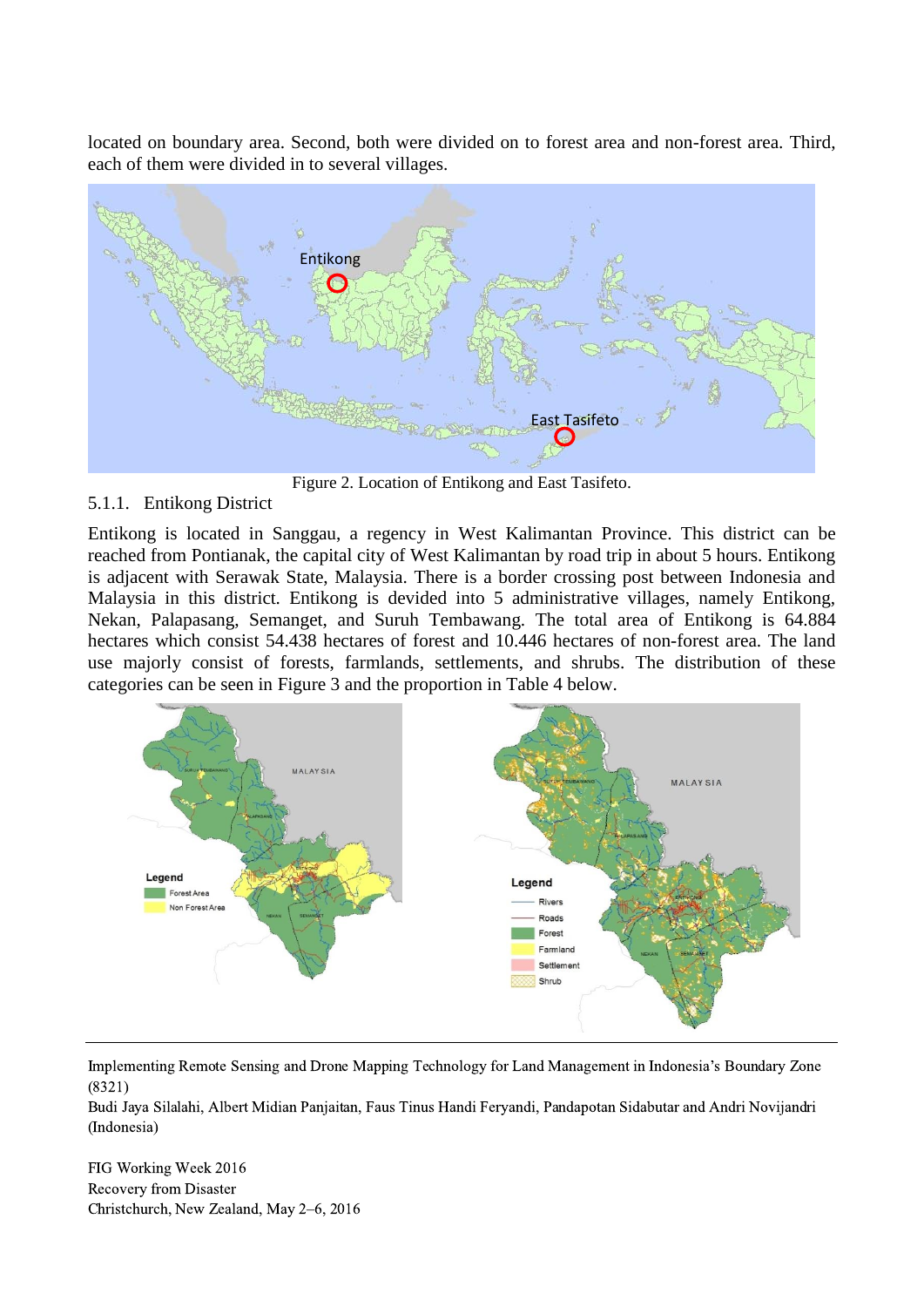Figure 3. Area Status in Entikong District (left) and Land Use of Entikong District (right). Source: Data of Forest Area 2015, Ministry of Envirionment and Forestry; Land Use Data 2011, Directorate of PWP3WT, Ministry of Agrarian Affairs and Spatial Planning/National Land Agency.

| Table 4. General Description of Entikong District by Area. |                 |                                  |                                  |                                 |  |
|------------------------------------------------------------|-----------------|----------------------------------|----------------------------------|---------------------------------|--|
| N <sub>o</sub>                                             | Village         | <b>Forest Area</b><br>(Hectares) | Non-Forest<br>Area<br>(Hectares) | <b>Total Area</b><br>(Hectares) |  |
|                                                            | Entikong        | 8257                             | 6635                             | 14892                           |  |
| 2                                                          | Nekan           | 5230                             | 616                              | 5846                            |  |
| 3                                                          | Palapasang      | 9480                             | 68                               | 9548                            |  |
| $\overline{4}$                                             | Semanget        | 9376                             | 2666                             | 12042                           |  |
| 5                                                          | Suruh Tembawang | 22095                            | 461                              | 22556                           |  |
|                                                            | Total           | 54438                            | 10446                            | 64884                           |  |

Source: Administrative Spatial Data 2010, Central Bureau of Statistics; Analysis Results.

#### 5.1.2. East Tasifeto District

East Tasifeto District is located in Belu Regency, Province of Eastern East Nusa Tenggara. This district can be reach from Kupang, the capital city of the Province by road trip in about 12 hours. East Tasifeto adjacent with Republic Democratic of Timor Leste. There is a border crossing post between Indonesia and Timor Leste at Motaain in this district. East Tasifeto devided in to 12 administrative villages namely, Bauho, Davala, Fatuba'a, Halimondok, Manleten, Sadi, Sarabau, Silawan, Takirin, Tialai, Tulakadi, and Umaklaran. The total area of East Tasifeto District is 20.892 hectares which consist of 2.888 hectrares forest area and 18.004 hectares non-forest area. The land use of East Tasifeto majorly consist of forest, shrub, praire, settlement, and paddy field. The area distribution of these categories can be shown in Figure 4, as the proportion area can be shown in Table 5 below.

Implementing Remote Sensing and Drone Mapping Technology for Land Management in Indonesia's Boundary Zone (8321)

Budi Jaya Silalahi, Albert Midian Panjaitan, Faus Tinus Handi Feryandi, Pandapotan Sidabutar and Andri Novijandri (Indonesia)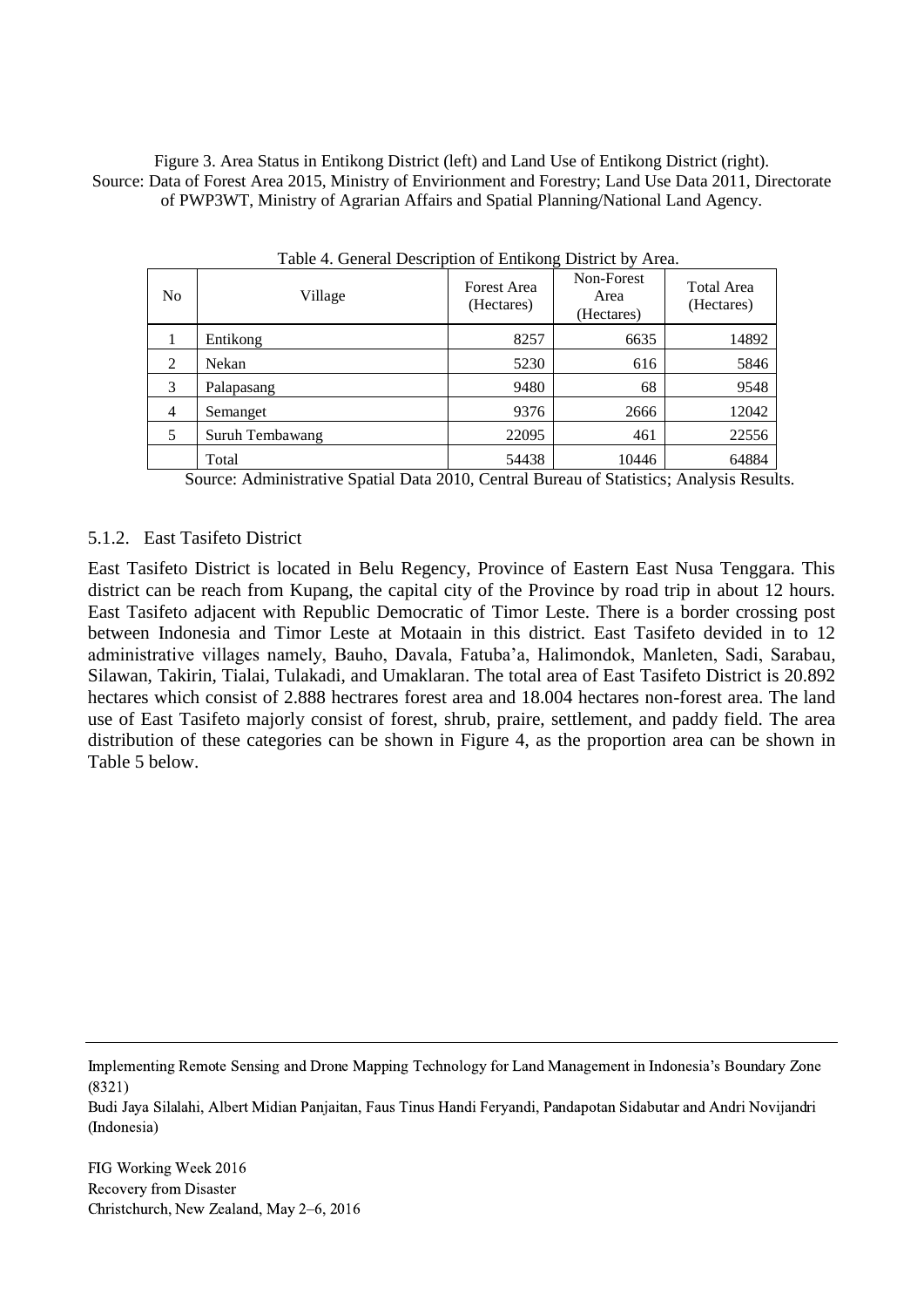

Figure 4. Area Status in East Tasifeto District (left) and Land Use of East Tasifeto District (right). Source: Data of Forest Area 2015, Ministry of Envirionment and Forestry; Land Use Data 2011, Directorate of PWP3WT, Ministry of Agrarian Affairs and Spatial Planning/National Land Agency.

|                                                                                           | Table 5. General Description of East Tasifeto District by Area. |                                  |                               |                                 |  |  |
|-------------------------------------------------------------------------------------------|-----------------------------------------------------------------|----------------------------------|-------------------------------|---------------------------------|--|--|
| No                                                                                        | Village                                                         | <b>Forest Area</b><br>(Hectares) | Non-Forest Area<br>(Hectares) | <b>Total Area</b><br>(Hectares) |  |  |
| 1                                                                                         | Bauho                                                           | 232                              | 897                           | 1129                            |  |  |
| 2                                                                                         | Dafala                                                          | 642                              | 1849                          | 2491                            |  |  |
| 3                                                                                         | Fatuba'a                                                        | $\overline{2}$                   | 1654                          | 1656                            |  |  |
| $\overline{4}$                                                                            | Halimondok                                                      | 436                              | 1284                          | 1720                            |  |  |
| 5                                                                                         | Manleten                                                        | $\overline{0}$                   | 4336                          | 4336                            |  |  |
| 6                                                                                         | Sadi                                                            | $\Omega$                         | 1096                          | 1096                            |  |  |
| 7                                                                                         | Sarabau                                                         | 82                               | 1511                          | 1594                            |  |  |
| 8                                                                                         | Silawan                                                         | 267                              | 1711                          | 1978                            |  |  |
| 9                                                                                         | Takirin                                                         | 1096                             | 655                           | 1751                            |  |  |
| 10                                                                                        | Tialai                                                          | $\overline{0}$                   | 339                           | 339                             |  |  |
| 11                                                                                        | Tulakadi                                                        | 130                              | 1041                          | 1171                            |  |  |
| 12                                                                                        | Umaklaran                                                       | $\Omega$                         | 1632                          | 1632                            |  |  |
|                                                                                           | Total                                                           | 2888                             | 18004                         | 20892                           |  |  |
| Source: Administrative Spatial Data 2010, Central Bureau of Statistics; Analysis Results. |                                                                 |                                  |                               |                                 |  |  |

Table 5. General Description of East Tasifeto District by Area.

Implementing Remote Sensing and Drone Mapping Technology for Land Management in Indonesia's Boundary Zone (8321)

Budi Jaya Silalahi, Albert Midian Panjaitan, Faus Tinus Handi Feryandi, Pandapotan Sidabutar and Andri Novijandri (Indonesia)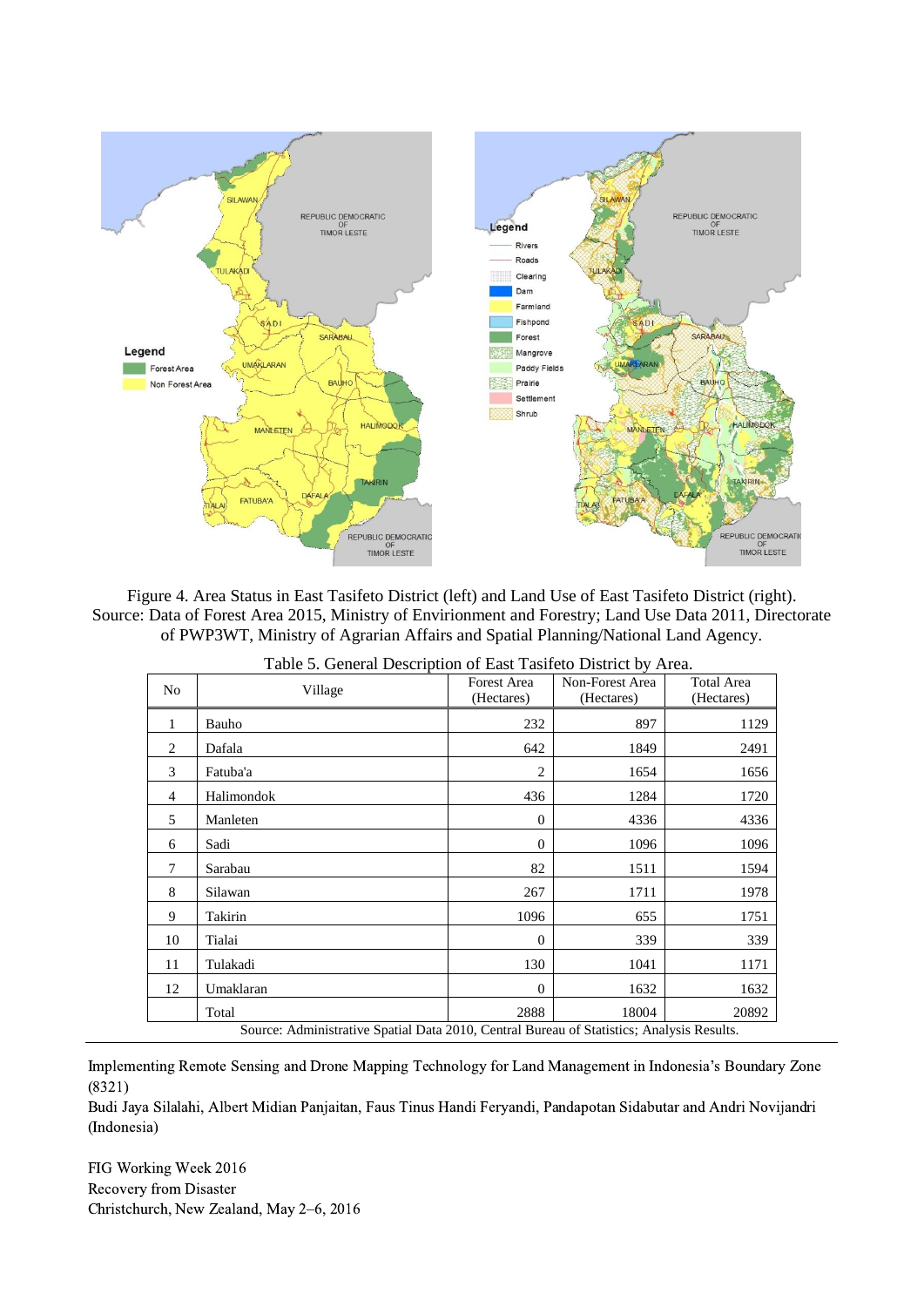### 5.2. Community/Individual Ownership of Land in Forest Area.

As mentioned before, even though some areas of these two district are classified as Forest Area, but in reality, there are also community or individual land ownership inside the location. This ownership usually characterized by human-used area, such as settlement, farmland, paddy field, and many other. By comparing status and land use data, information about community or individuals ownership on these locations can be generated, as shown in Figure 5 below.



Figure 5. The Possibility Area Which are Owned by Communities or People inside Forest Area in Entikong District (left) and East Tasifeto District (right). Source: Analysis Results.

The pictures above show the possible sites indicating collective and individuals' ownership of land inside the forest area in Entikong District and East Tasifeto District. As it seen, these possibly sites, which is marked by red dot, are spreads across these districts randomly. Even in each village, these possibly sites are on separate locations, where each of them are in relatively small size areas. The size of possible community or individuals land ownership inside the forest area in Entikong District and East Tasifeto District can be shown in Table 6 below.

Budi Jaya Silalahi, Albert Midian Panjaitan, Faus Tinus Handi Feryandi, Pandapotan Sidabutar and Andri Novijandri (Indonesia)

Implementing Remote Sensing and Drone Mapping Technology for Land Management in Indonesia's Boundary Zone (8321)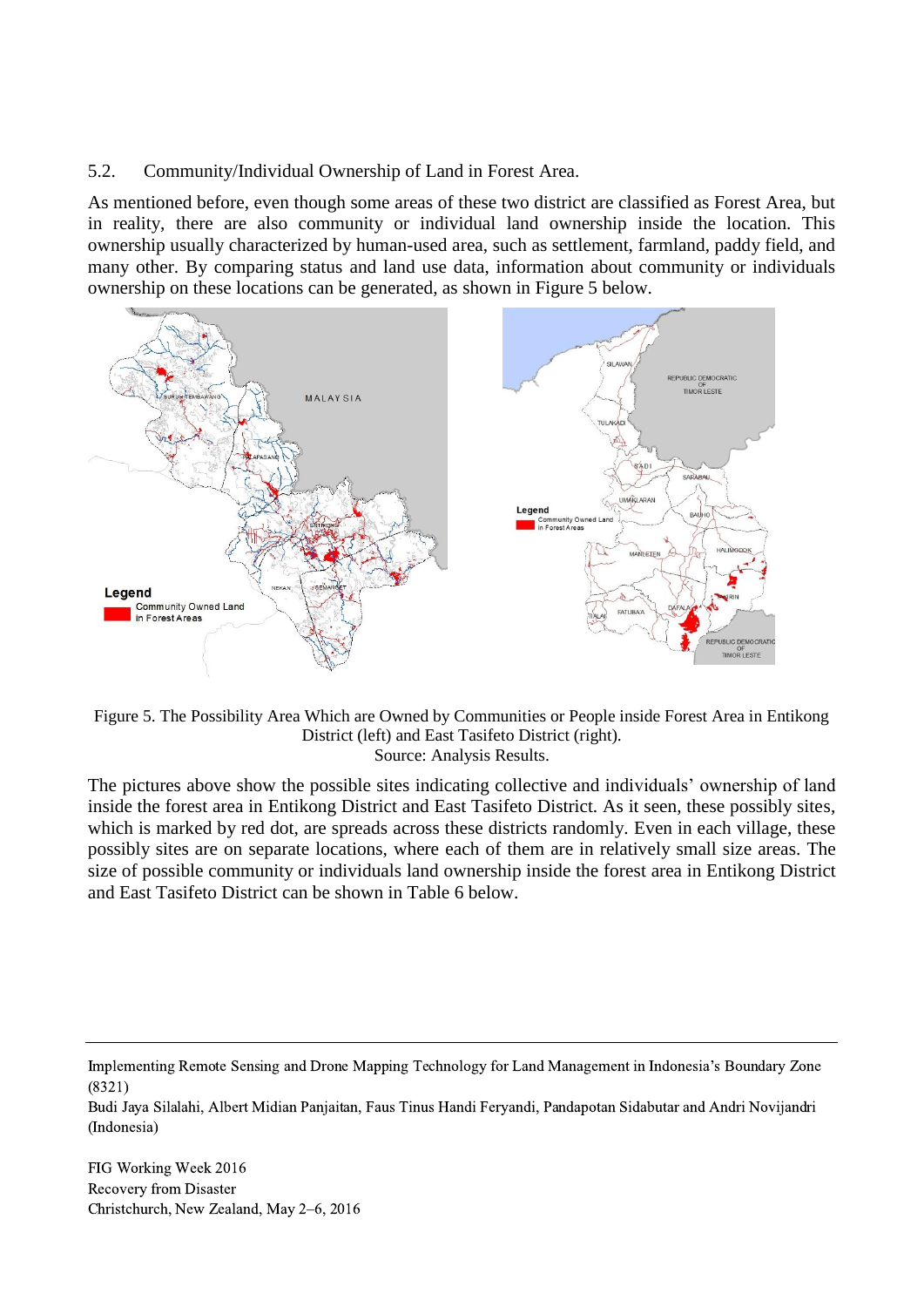| N <sub>o</sub> | Village                  | Possibly Land<br>Ownership by<br>Community or<br>Individuals in the Forest<br>Area (Hectares) | No             | Village                       | Possibly Land<br>Ownership by<br>Community or<br>Individuals in the<br>Forest Area<br>(Hectares) |
|----------------|--------------------------|-----------------------------------------------------------------------------------------------|----------------|-------------------------------|--------------------------------------------------------------------------------------------------|
|                | <b>Entikong District</b> |                                                                                               |                | <b>East Tasifeto District</b> |                                                                                                  |
| $\mathbf{1}$   | Entikong                 | 510                                                                                           | 1              | Bauho                         | 4                                                                                                |
| 2              | Nekan                    | 43                                                                                            | 2              | Dafala                        | 254                                                                                              |
| 3              | Palapasang               | 222                                                                                           | 3              | Fatuba'a                      | $\boldsymbol{0}$                                                                                 |
| $\overline{4}$ | Semanget                 | 317                                                                                           | $\overline{4}$ | Halimondok                    | 31                                                                                               |
| 5              | Suruh Tembawang          | 326                                                                                           | 5              | Manleten                      | $\boldsymbol{0}$                                                                                 |
|                | <b>Total</b>             | 1418                                                                                          | 6              | Sadi                          | $\boldsymbol{0}$                                                                                 |
|                |                          |                                                                                               | 7              | Sarabau                       | $\boldsymbol{0}$                                                                                 |
|                |                          |                                                                                               | 8              | Silawan                       | 6                                                                                                |
|                |                          |                                                                                               | 9              | Takirin                       | 113                                                                                              |
|                |                          |                                                                                               | 10             | Tialai                        | $\boldsymbol{0}$                                                                                 |
|                |                          |                                                                                               | 11             | Tulakadi                      | $\boldsymbol{0}$                                                                                 |
|                |                          |                                                                                               | 12             | Umaklaran                     | $\boldsymbol{0}$                                                                                 |
|                |                          |                                                                                               |                | <b>Total</b>                  | 408                                                                                              |

Table 6. Community or Individuals land ownership inside the forest area in Entikong District and East Tasifeto District. Source: Analysis Results.

As shown on the table above, the size of Possible Land Ownership by Community or Individuals in the Forest Area on each village are various between 4 hectares to 510 hectares. This figure will affect how the base map on this location would be made.

### 5.3. Comparing The Use of Satellite Imagery and UAV Mapping for Basemap

Creating land base map in order to conduct Agrarian Reform Programs need to take notices on the several matters. First, size of area to be covered in the map, since villages are various in size. Second, is the cost, while it would be better to have appropriate cost in providing land base map, retrenchment of government spending in Indonesia nowadays is also a significant issue that should be noticed. Third, the timing of procurement process in providing the maps is also important, as the program in Forest Area possibly held on the different time from its implementation in Non-Forest Area. Moreover, the latest the imagery data used for creating land base map, the more accurate it will present the existing land use of the location.

### 5.3.1. Cost and Coverage

Implementing Remote Sensing and Drone Mapping Technology for Land Management in Indonesia's Boundary Zone (8321)

Budi Jaya Silalahi, Albert Midian Panjaitan, Faus Tinus Handi Feryandi, Pandapotan Sidabutar and Andri Novijandri (Indonesia)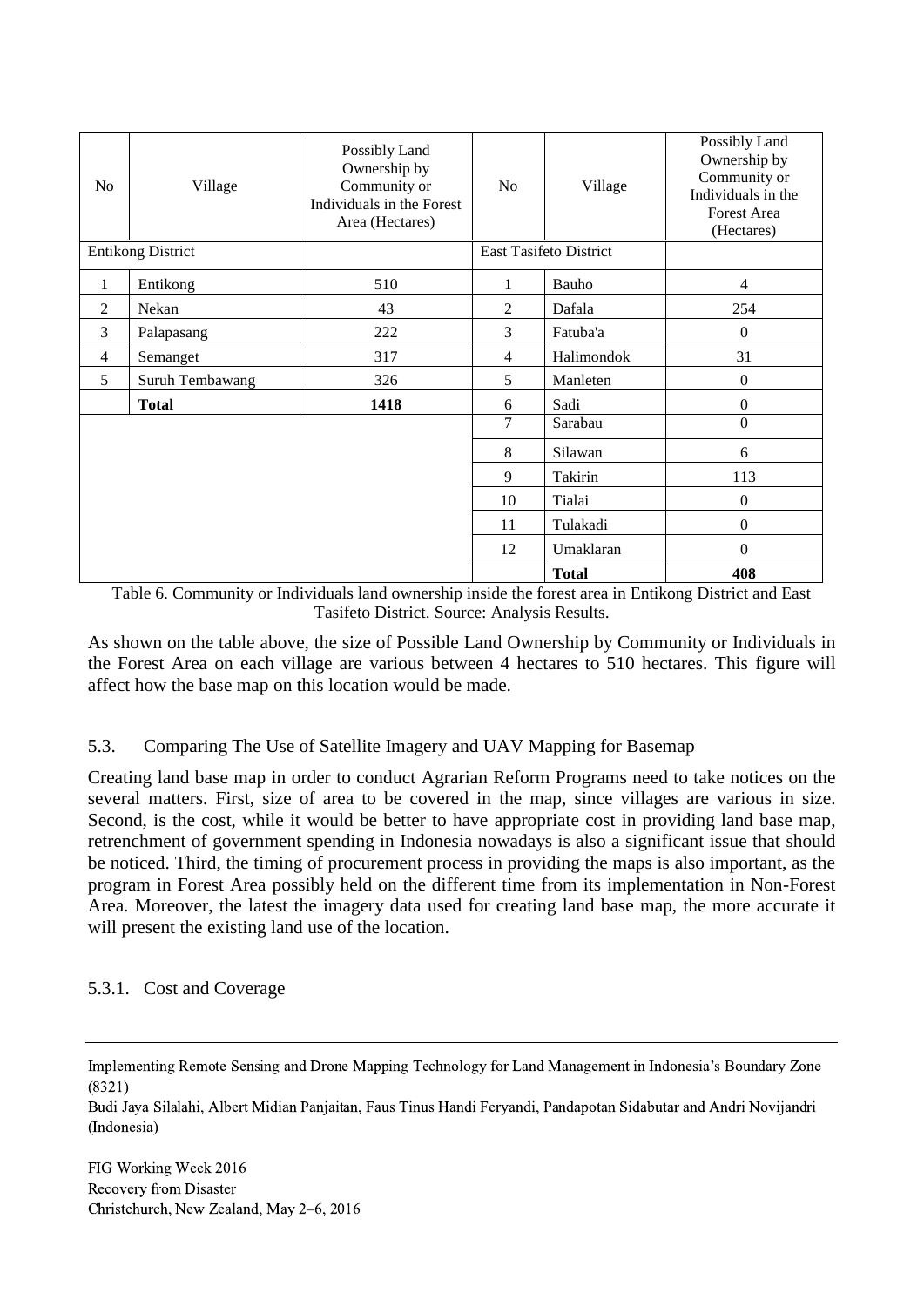

Figure 6. Cost and Coverage Analysis of Using Either Multy Tasking Satellite Imagery, Archive of Satellite Imagery, and Mapping using UAV. Source: analysis results.

By calculating standard prices of making land base map using three kind of resources such as multy tasking Satellite Imagery, archives of Satellite Imagery, and Mapping using UAV, the overall trends of cost for covering area can be plotted as shown in Figure 6 above. Multy Tasking Satellite Imagery can cover more than 10.000 hectares. The using of Satellite Imagery archive can cover with a minimum area of 2.500 hectares. Having this coverage, we can say that these first two options are not suitable for conducting small-area land base mapping. In contrast, the usage of UAV can be conducted at any covering area. So it can be used for small size area or relatively larger area. This flexibility is one of the advantages of using UAV.

#### 5.3.2. Procurement and Timing

As mentioned before, Ministry of Agrarian Affairs and Spatial Planning/National Land Agency is no longer authorize to procure satellite imagery by itself. So in order to fulfill their own needs, it will takes longer times and procedures, as it will involving other institution. As a consequence, the ministry can no longer directly provide the needs of its provincial offices nor their land offices, this condition had made internal critics.

On the other hand, there is no regulation yet that limits the using of UAV for mapping. Moreover, there are many government institutions as well as private institutions are in the progress to implementing this technique for their own purposes. For example, many local governments are starting to use this technique for mapping. There are also many non-government agencies and

Budi Jaya Silalahi, Albert Midian Panjaitan, Faus Tinus Handi Feryandi, Pandapotan Sidabutar and Andri Novijandri (Indonesia)

Implementing Remote Sensing and Drone Mapping Technology for Land Management in Indonesia's Boundary Zone (8321)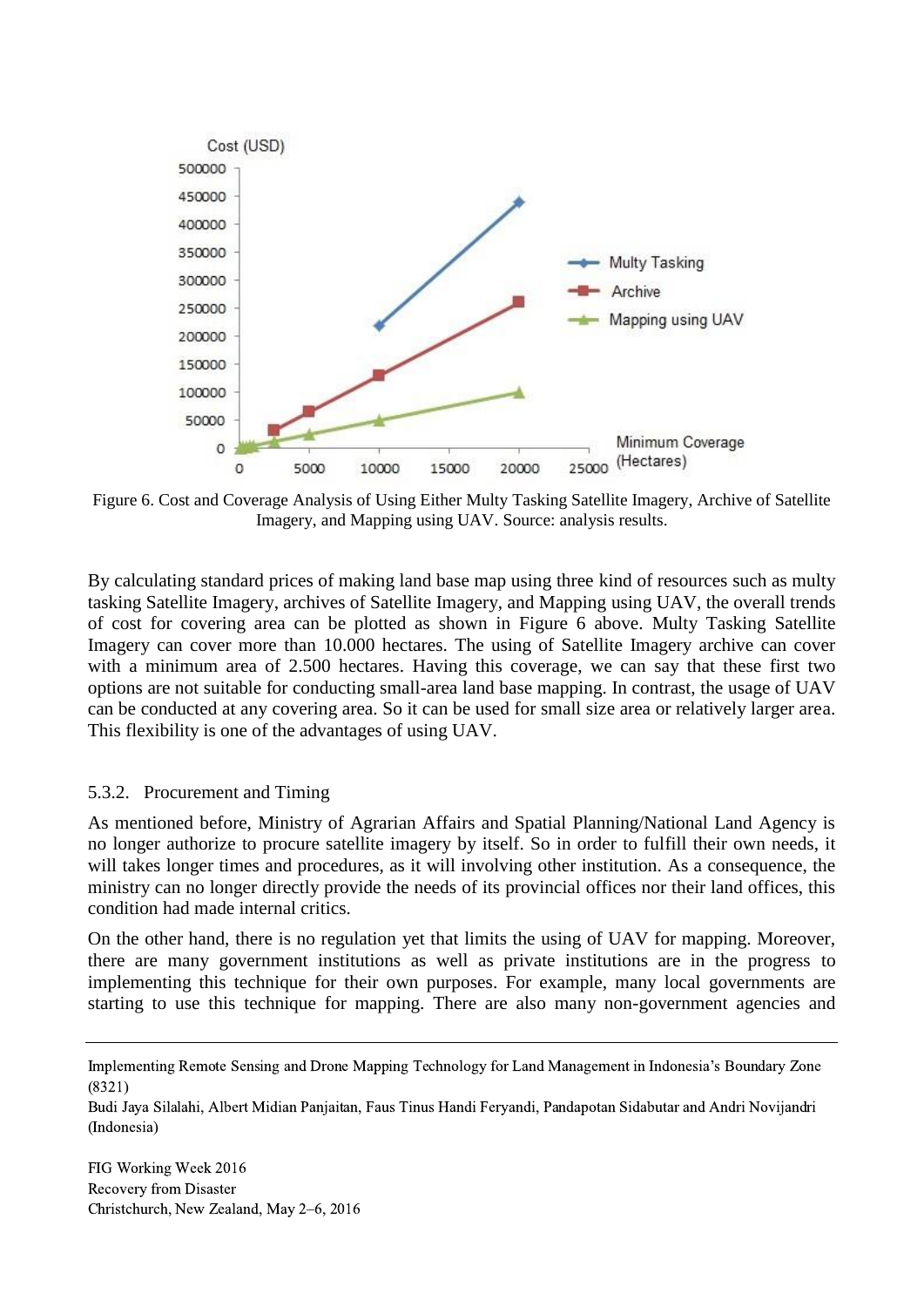private commercial institution are now in the phase of developing the use of this technique for environmental, transportation, infrastructure, and many other purposes.

In order to show the differences of procurement process by times and procedures, the graph below (Figure 7) show the comparison between three alternatives process that can be done in order to make a land base map. Alternatively, there are only three possible option which can be held by the Ministry of Agrarian Affairs and Spatial Planning/National Land Agency for fulfilling the demand of land base map in Indonesia. The first alternative is requesting satellite imagery from other institution. This mode require requesting process that may takes a couple of months for the provider institution can installed the request on their procurement plans on following year. As the result, land base map can-not be creates right away on the same year. However, if the requesting process rejected for a reason that the satellite imagery of the requested areas had already available from the procurement process in the previous years, the satellite imagery can be taken directly and use for process.

The second alternative is procuring land base map using UAV by the third party. On this mode, the mapping process can be done in the same year as long as it had been planned in the Ministry Work Plans on previous years. However this mode is uneasy to be imply for a more tactical needs, such as if the location had to be switch over due to the changes in priority that can be happen for some reasons.

The last alternative is procuring land base map using UAV by self-managing. On this mode, a considerable effort would be needed be at the beginning, such as UAV procurement and human resources training. However, after it initial difficulty, this mode will provide a cheaper land base map making process, as well as, it will answers every tactical needs that sometimes used to occurs. This mode also gives the Ministry of Agrarian and Spatial Planning/National Land Agency to become more independent, especially on land base map making, which is one of its main task. In addition, the using of this mode surely provides the newest existing of land use, that usually rarely available

| anable and quite expensive.<br>Mode                      | Current Year                                         | A Year After                                |
|----------------------------------------------------------|------------------------------------------------------|---------------------------------------------|
| <b>Requesting Satellite</b><br>Imagery                   | <b>Requesting Process</b><br>Approval                | Procurement process<br>by other institution |
| Procuring Land Base Map<br>Using UAV by third party      | <b>Procurement Process</b><br><b>Mapping Process</b> |                                             |
| Procuring Land Base Map<br>Using UAV by Self<br>Managing | <b>Mapping Process</b>                               |                                             |



Implementing Remote Sensing and Drone Mapping Technology for Land Management in Indonesia's Boundary Zone (8321)

Budi Jaya Silalahi, Albert Midian Panjaitan, Faus Tinus Handi Feryandi, Pandapotan Sidabutar and Andri Novijandri (Indonesia)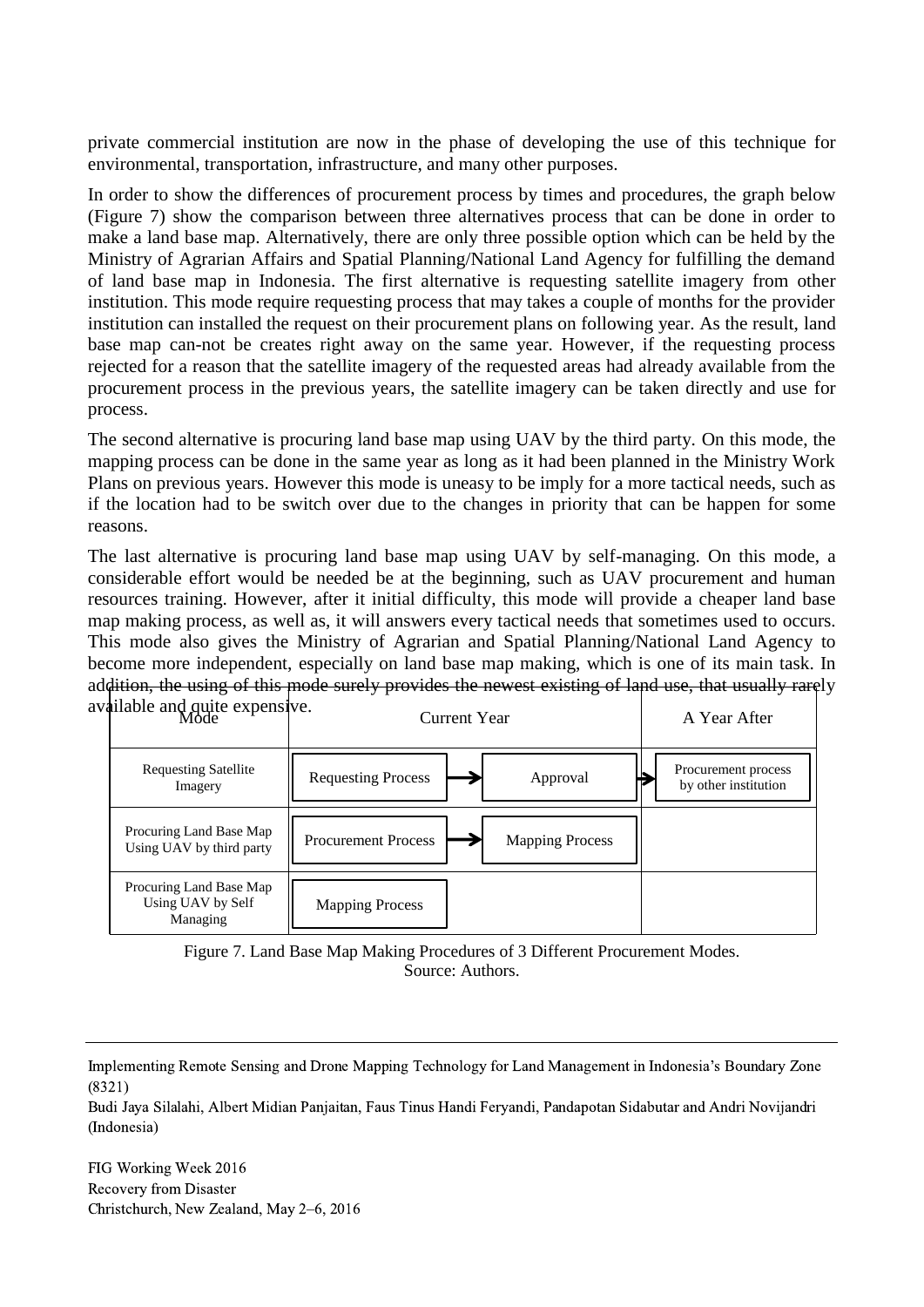### **6. CONCLUSION**

In conclusion, UAV mapping technique will give several benefits for the users. First, it will be faster in producing land maps. Second, it can provide actual information about the existing land use. Third, it can be tactically conducted, so it will provide the ability to adjust the changing of location in a project almost immediately without facing any significant administrative obstacle. It can be conducted inexpensively, cheaper than using any other mapping technique. Fourth, it is independent in mapping scale of area coverage, especially on the small area. However, in order to implement this technique, we will need investment in infrastructure and human resources capacity building.

UAV is considerably a solution to support the Agrarian Reform Programs, which usually take place in various size or location of the intended areas, especially in the project location inside the forest areas. It will give significant impacts to the project, since high scale of satellite imagery on these locations were rarely found or procured. The use of this technology will shove the vacancy of spatial data which is needed and ease the burden that faced by many land office in order to produce maps.

Having the advantages of UAV mapping, the usage of available satellite imagery data should not be ruled out. Combination of both techniques even offer greater advantages. The satellite imagery is relevant to the area which has not significant land use changes for a quite long period of time such in rural areas or in a less dense village, so it still can be used reliably in order to produce land base map. It means the use of combination of these techniques could be more efficient.

Finally, with increasing challenge to produce land base map in the following years, advocating the usage of UAV technique in ATR/BPN is getting more and more important. Directorate General of Infrastructure Agrarian as the responsible party shall promote the usage of this technique, by creates regulation and technical guidance to encourage Land Provincial Offices and Land Offices to apply this technique on the implementation of its duties.

# **7. ACKNOWLEDGEMENT**

We would like to express our very great appreciation to Prof. Dr. Budi Mulyanto, Acting Director General of Agrarian Infrastructure, and Ir. H. Doddy Imron Cholid, MS, Director General of Agrarian Planning, for their valuable and constructive suggestion that make this paper completed and can be sent to the FIG Congress 2016. We would also thank to Ir. Rowland Sidjabat, M.SE as Secretary of Directorate General Agrarian Infrastructure, and all people who support us with data for making this paper more comprehensive.

### **REFERENCES**

1. Bailey, Mark W. 2012, *Unmanned Aerial Vehicle Path Planning and Image Processing For Orth Imagery and Digital Surface Model Generation*, Thesis, Faculty of Graduate of Vanderbilt University, Accessed February 17, 2016 from [http://etd.library.vanderbilt.edu](http://etd.library.vanderbilt.edu/);

Implementing Remote Sensing and Drone Mapping Technology for Land Management in Indonesia's Boundary Zone (8321)

Budi Jaya Silalahi, Albert Midian Panjaitan, Faus Tinus Handi Feryandi, Pandapotan Sidabutar and Andri Novijandri (Indonesia)